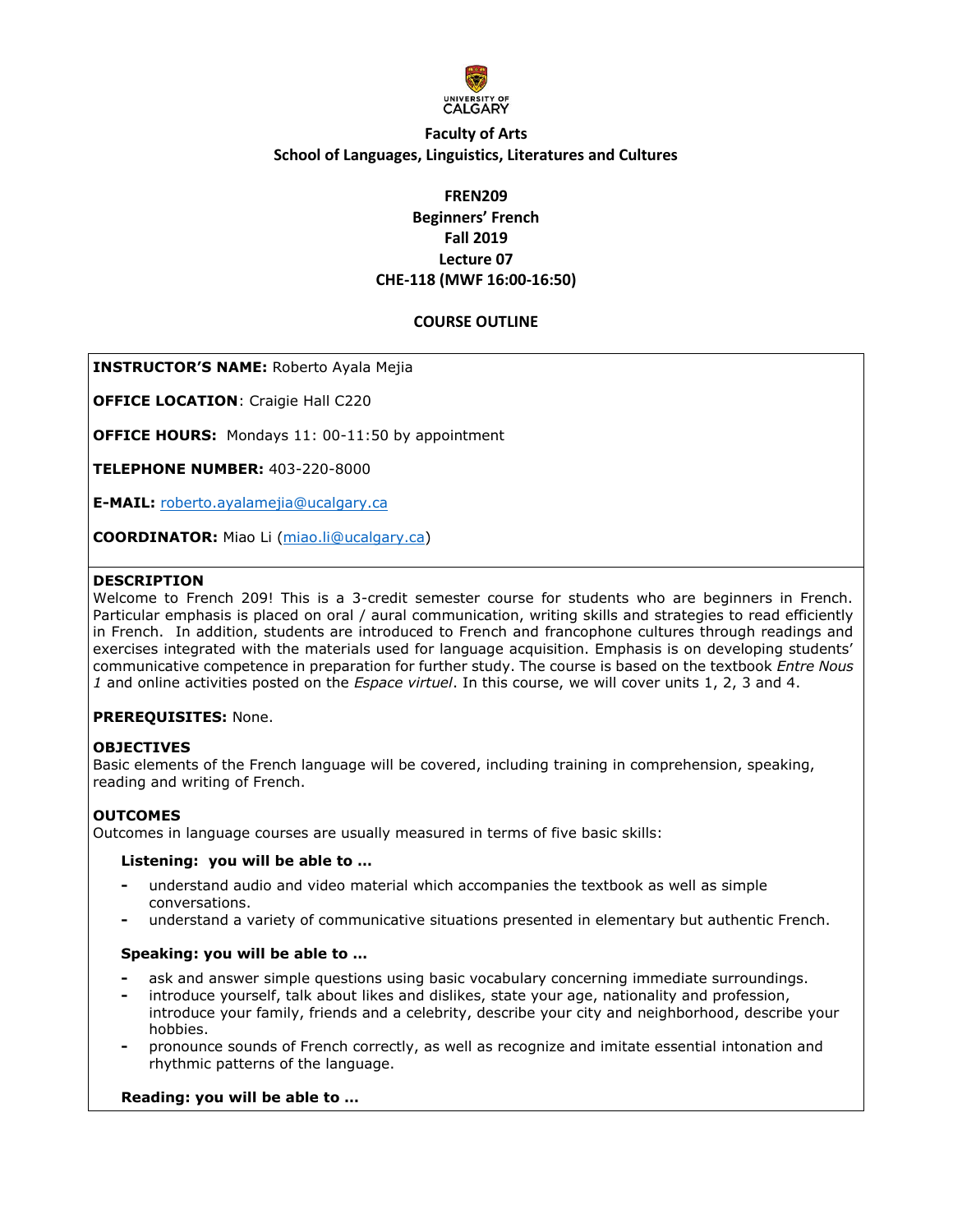

## **School of Languages, Linguistics, Literatures and Cultures**

- **-** read authentic French texts (up to 300 words in length) containing vocabulary studied in class as well as a number of cognates
- **-** understand the main ideas in simple authentic material (brochures, blogs, excerpts from magazines and online articles)
- **-** apply some reading strategies (identifying cognates, scanning, dealing with unfamiliar words, predicting, activating background knowledge).

### **Writing: you will be able to …**

- **-** write simple texts (up to 200 words in length) and give information about yourself, your relatives and your friends, and to narrate events grounded in personal experience.
- **-** Write short compositions accurately using vocabulary, grammatical forms and structures introduced in the course, using the regular -*ER* verbs and some irregular verbs in present tense.

### **Culture: you will be able to …**

**-** differentiate between some sociolinguistic and pragmatic aspects of the language in particular the use of polite / familiar forms and basic formal / informal spoken and written speech patterns appreciate the similarities and the differences between Francophone cultures and your own culture, in terms of behaviour, attitudes and values in contexts such as the family, university studies, work, leisure, food and festivals.

### **DISTRIBUTION OF GRADES**

|                                          | 10% |
|------------------------------------------|-----|
|                                          |     |
|                                          |     |
|                                          |     |
| Oral Presentation (lab)  5%              |     |
| Active Participation (class and lab)  5% |     |
|                                          |     |

**There is no final examination.**

#### **GRADING SCALE**

| $A+ = 100\% - 96\%$ | $B + = 85\% - 81\%$ | $C + = 70\% - 67\%$ | $D+ = 57\% - 54\%$ |
|---------------------|---------------------|---------------------|--------------------|
| $A = 95\% - 91\%$   | $B = 80\% - 76\%$   | $C = 66\% - 62\%$   | $D = 53\% - 50\%$  |
| $A - = 90\% - 86\%$ | $B - 75\% - 71\%$   | $C - 61\% - 58\%$   | $F = 0\% - 49\%$   |

**The official grading system (A=4, B=3, C=2, D=1) will be applied for the calculation of the final mark.**

### **REQUIRED TEXTS**

*Entre nous 1 +* Online Access Code Package, available at the U of C Bookstore

### **RECOMMENDED TEXTS**

Additional learning materials on vocabulary, grammar and pronunciation will be posted regularly on D2L.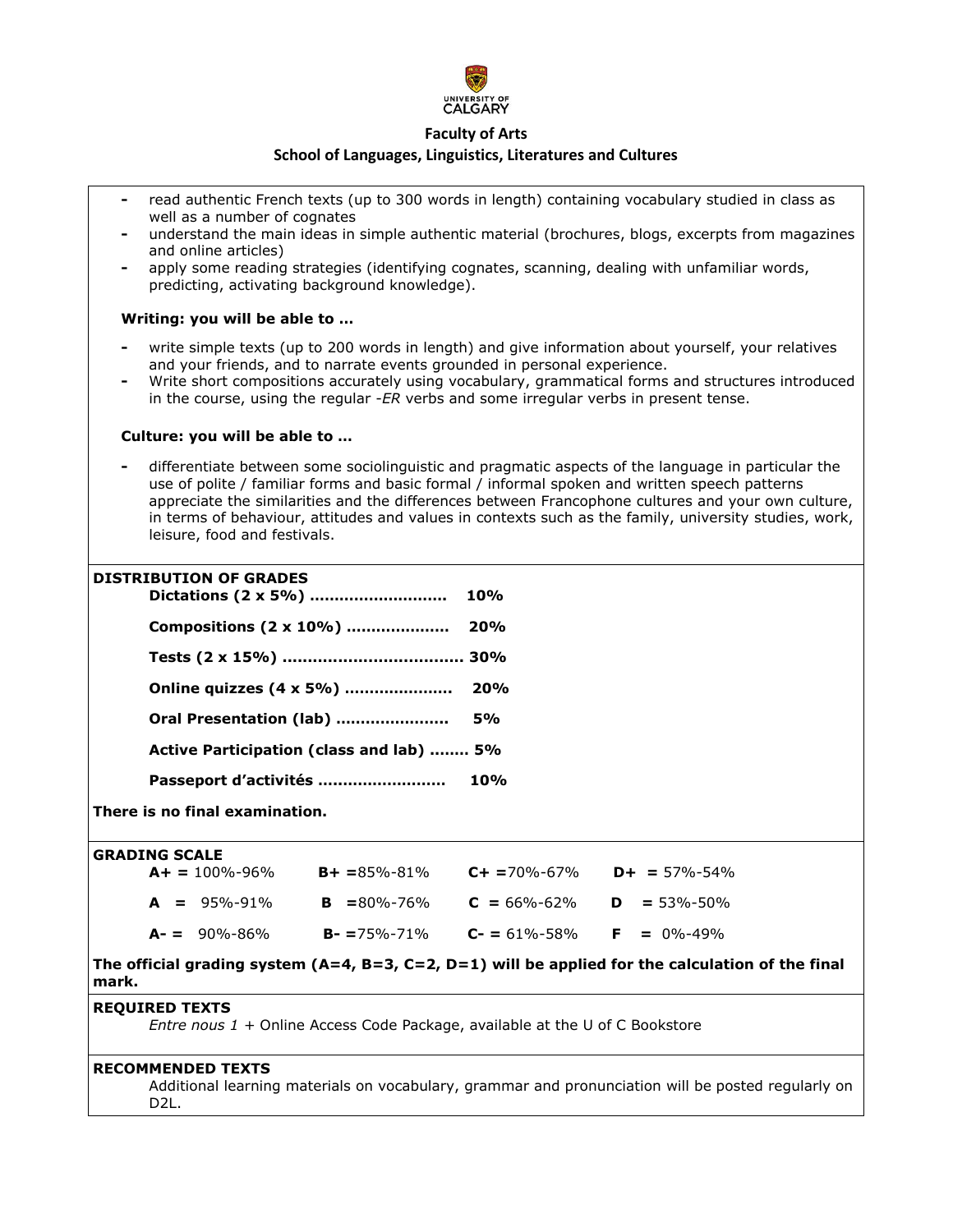

# **Faculty of Arts School of Languages, Linguistics, Literatures and Cultures**

## **COURSE NOTES**

- 1. The information on the course outline posted on D2L and on the SLLLC website is not binding and can change according to the needs of the class.
- 2. Classroom Etiquette: practicing a foreign language entails taking risks and allowing yourself to be vulnerable in front of other people. You are used to being able to speak at a much more sophisticated level in your native language, so working in French is not always easy. For this reason, it is essential to establish an atmosphere of mutual respect in the classroom. Please be attentive and listen not only to your instructor but also to your classmates when they speak.
- 3. To derive the utmost benefit of instruction, daily attendance is essential. Attending class is extremely beneficial to understand the textbook content written purely in French, to hear and speak French, to interact with others and to receive instant feedback from your instructor and your peers. The instructor should be informed of any reason for prolonged absence.
- 4. Attendance: A student who is absent from a test for legitimate reasons must discuss an alternative course of action with the instructor. The instructor at his or her own discretion may transfer the percentage weight for a test to another test. An instructor will either make this decision on the basis of verbal information provided by the student or require the evidence. Students can choose to submit the evidence they feel best represents their situation, either by providing a Physician / Counsellor statement form to confirm an absence for health reason, or a statutory declaration, which is available to them on campus at no cost. [Statutory declaration forms](https://www.ucalgary.ca/registrar/files/registrar/university-of-calgary-statutory-declaration-coursework-and-examinations.pdf) and locations of Commissioners for Oaths, who are required to sign statutory declarations, are available on [the Officer](https://www.ucalgary.ca/registrar/registration/appeals)  [of the Registrar website.](https://www.ucalgary.ca/registrar/registration/appeals) Missed tests, assignments and examinations with no legitimate reason will be given a grade of F. The instructor will not prepare make-up tests or assignments.
- 5. There is no mid-term examination and no final examination but all tests are cumulative.
- 6. The "Passeport d'activités" consists of **5** communicative activities:
	- These activities are performed in the French Centre (Craigie Hall C 301, open Monday to Friday, 10.00AM-12.00PM and 1.00PM-3.00PM, Phone 220-6706).
	- You may go to the French Centre at any time, on any convenient day.
	- Each activity is approximately 5 minutes long and worth 2% of your final mark.
	- You may do these activities in any order.
	- **One** activity per visit.
	- **One** activity per week.
	- If you missed the first class, please pick-up your "Passeport d'activités" at the French Centre (Craigie Hall C301). Here is how to ask for a passport: "Je voudrais un passeport d'activités s'il vous plaît".
	- Please book a specific time in the booking binder "Réservation" found at the center.
	- If for any reason you need to cancel your passport appointment, you must send an email to: **[passport@ucalgary.ca.](mailto:passport@ucalgary.ca)**
	- Please give your "Passport" to your instructor on or before **Friday November 29th, 2019.** Activities:
	- "Free" activity **in French**: spend a minimum of 30 minutes in the French Centre doing an activity in French: homework, reading, participating in a French activity…, and have a monitor stamp your "Passeport d'activités".
	- Reading (*Lecture*): Prepare a 2-minute reading from the textbook (options are listed on D2L and in the Binder at the French Centre) and read it to a monitor.
	- Oral presentation 1: With a partner from your class or your lab, choose **ONE** dialogue from the list provided on D2L, under "Informations générales" -- "Dialogues". Memorize it and perform it to a monitor. Alternatively, you may choose to memorize a French poem or sing a French song, for any of these alternative choices, please have it approved by your instructor.
	- Oral presentation 2: Practice your oral presentation (for the lab Instructor) in front a monitor.
	- Communication: Choose 4 questions in the "Communication" binder in the French Centre, prepare the answers and present them to a monitor.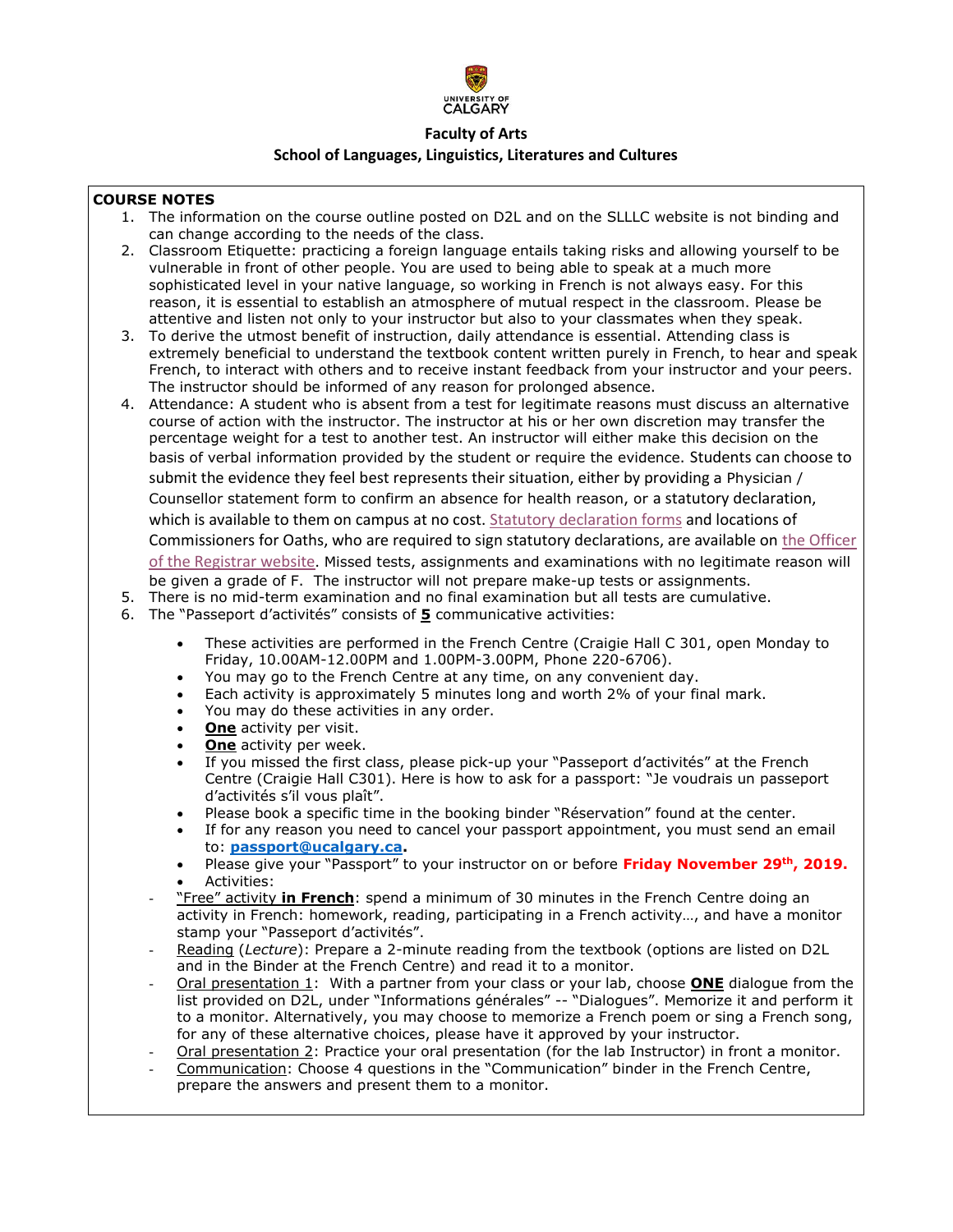

## **School of Languages, Linguistics, Literatures and Cultures**

- 7. "Mini-immersion": A French immersion evening designed for Beginners of French will be offered in the French Centre (CHC 301) and will count for **TWO** "Passport" activities: "Communication" and "Free activity". Date will be posted in the French Centre. To register, please contact Madame Micheline Lee: [michlee@ucalgary.ca](mailto:michlee@ucalgary.ca) or 403-220-7226. Registration fee: \$20.00 for full-time UofC students (General public \$30.00)
- 8. Be on time for classes: Tests, dictations and compositions will start at the beginning of class and will not be repeated for latecomers.
- 9. Labs will start the week of **September 9-13th, 2019**. The labs are an integral part of this course. They are mandatory and attendance will be taken. Oral participation in the labs will be assessed for consideration of the final grade. An oral presentation will be required as an element of the laboratory work. The topic and the rubrics of the oral presentation are posted on D2L. Please bring your textbook to the lab. Written and comprehension exercises will be done in the lab on a regular basis.
- 10. Students are expected to check the D2L page on a regular basis for announcements, homework, assignments, marks and complementary learning materials.
- 11. Please mute your cell phone during class. Phones, tablets and laptops may be used in class, for French educational purposes ONLY.
- 12. Students are advised to read the excerpt on PLAGIARISM.
- 13. Grading Rubrics (dates of dictations, compositions and tests are posted in the tentative schedule) **1) Dictations**

Dictations are spelling tests. Your instructor prepares a paragraph and reads it to you slowly so you can write every word and punctuation. There is no memorization necessary and there are no questions to answer at the end of the test. Dictations are designed to verify your understanding of sounds, words, phrases, grammar and syntax. When grading dictations, one mark is taken away for each of the following: spelling, verb agreement, adjective agreement, noun agreement, capital letters and all omissions. (Half a mark for accents, hyphens, capital letters and punctuation). Dictations are approximately 100 words long. To prepare for dictations, follow your instructor's advice on the pages to review in the textbook, read chapter vocabulary aloud paying attention to accents and liaisons, spell each new noun with its article, and write down each verb with its conjugation. Each dictation is worth 5%.

## **2) Compositions**

Compositions are paragraph written on a specific topic given by your instructor. They can vary in length: 100 words to 200 words in French 209. Compositions are marked out of 100 points: 50 points are for content (respect of the given topic, appropriate length, creativity, avoidance of repetition, use of vocabulary seen in class) and 50 points are for proper language use (varied vocabulary, conjugations, punctuation, agreements, sentence structure, spelling, prepositions and avoidance of anglicisms). Each composition is worth 10%.

## **3) Oral presentation (in Lab)**

Oral presentations are designed to give you a chance to practice French orally. Topics are posted on D2L with the marking rubrics (content, grammar, syntax, varied vocabulary, pronunciation (including prosody, accentuation, rhythm and liaisons), speech delivery, props, creativity and effort). Your oral presentation will take place in the lab. You will do your oral presentation with a partner, but individual marks will be granted. No reading is allowed. Only index cards with key words may be used. A penalty of -25% will apply to all oral presentations read to the audience. Please print the rubrics posted on D2L and give them to your lab Instructor on the day of your presentation. The oral presentation is worth 5%. Please choose a date and a topic for your oral presentation **the second week of classes during your lab**. If you experience speech anxiety, you may choose to submit your presentation in the video form, same criteria mentioned above will be applied. Please talk to both your lecture and lab instructors by **September 20th** for this arrangement.

## **4) Tests**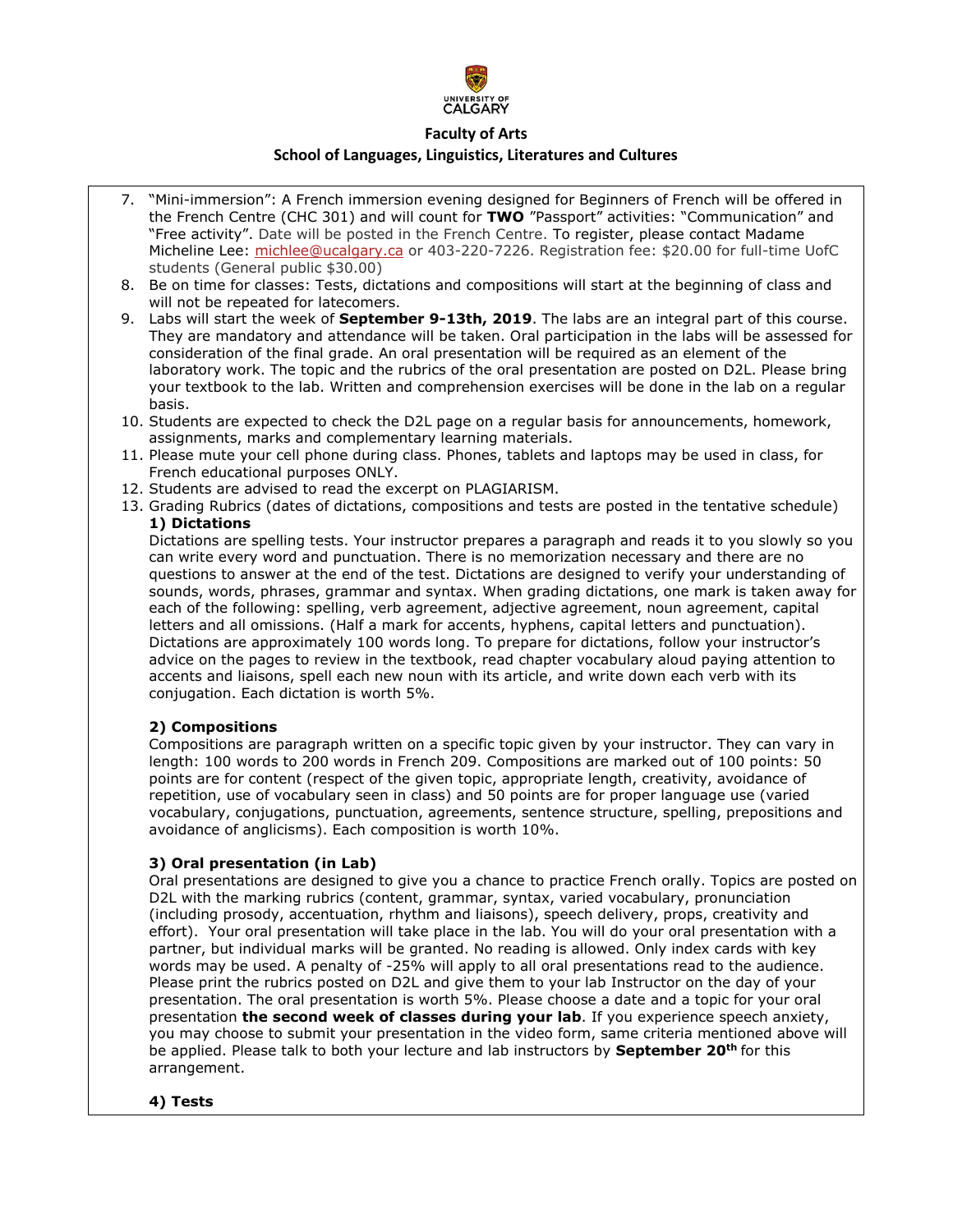

### **School of Languages, Linguistics, Literatures and Cultures**

Tests are based on unit material and are divided into several sections. They may include listening comprehension, reading comprehension, composition, grammar questions, vocabulary questions, transformations... Each section is presented with detailed instructions as well as the mark value and the weight. A few days before each test, your Instructor will post the format of the test on D2L or send it through email to all students. Each test is worth 15% of the final mark.

### **5) Online Quizzes**

There are four (4) online quizzes posted on D2L and available immediately and until **December 8th, 2019, 11:55PM**. Each quiz corresponds to one of the 4 units covered during the semester (*Entre Nous 1* Units 1, 2, 3 and 4) and consists of 80 self-correcting questions. Use your book, answer all questions and submit your quiz. Your grade will appear immediately but you will not see your answers. If you want to see your quizzes, make an appointment with your Instructor. To access the 4 quizzes, enter D2L French 209, click on "Assessments" --- "Quizzes" ---- "Start Quiz". You are allowed unlimited attempts for all 4 quizzes.

Your highest grade will count.

There is no time restriction to do the quizzes.

You will respond to 80 questions randomly drawn.

You may start the quiz, save all your responses, stop it and resume it later.

There are 3 kinds of questions: Fill in the Blanks, Multiple choice, and True/False.

You will need to access the *Espace Virtuel* to complete the "Comprehension" questions.

If your computer is not equipped with French accents and cedilla, you will be able to cut and paste them from the top of the quiz page.

Precise spelling is required.

You will see all questions on the same page.

You may go back to any question and make changes until you submit your quiz.

First submission of **quiz 1** is due on **Friday Sept 27, 2019** at 11:55 PM.

First submission of **quiz 2** is due on **Friday Oct 18, 2019** at 11:55 PM.

- First submission of **quiz 3** is due on **Friday Nov 15, 2019** at 11:55 PM.
- First submission of **quiz 4** is due on **Sunday Dec 8, 2019** at 11:55 PM.

All 4 quizzes may be redone until **December 8, 2019, 11:55 PM**. Submitting your quizzes on time is part of your participation mark.

## **6) Laboratory**

Active participation in lab and class is worth 5% of your final mark. Attendance is crucial. You need to come prepared for class and exercises must be done in advance. Grading rubrics for oral participation are posted on D2L.

14. How to enhance your French class?

- Go to the French Centre on a regular basis. The French Centre is a drop-in centre with French monitors hired to help you with your French. It is located in Craigie Hall C301 and is open Monday to Friday, 10.00AM to 3.00PM. The French Centre organizes all kinds of activities for students of French, please participate! You can borrow magazines, books and movies in French, eat your lunch, attend the "Café Croissant" the first Wednesday of each month, play a game in French or review material covered in class. This is a fun place to be. Go with a friend!
- Use the *Espace Virtuel* regularly to review vocabulary and do online exercises. Your code to access the *Espace Virtuel* is included in your *Entre Nous package.*
- Use to following website for extra online exercises: [http://ucalgary.ca/repsit/exercices-de](http://ucalgary.ca/repsit/exercices-de-langue/)[langue/](http://ucalgary.ca/repsit/exercices-de-langue/)

## **ACADEMIC MISCONDUCT**

1. **Plagiarism** is a serious offence, the penalty for which is an F on the assignment and possibly also an F in the course, academic probation, or requirement to withdraw. Plagiarism exists when: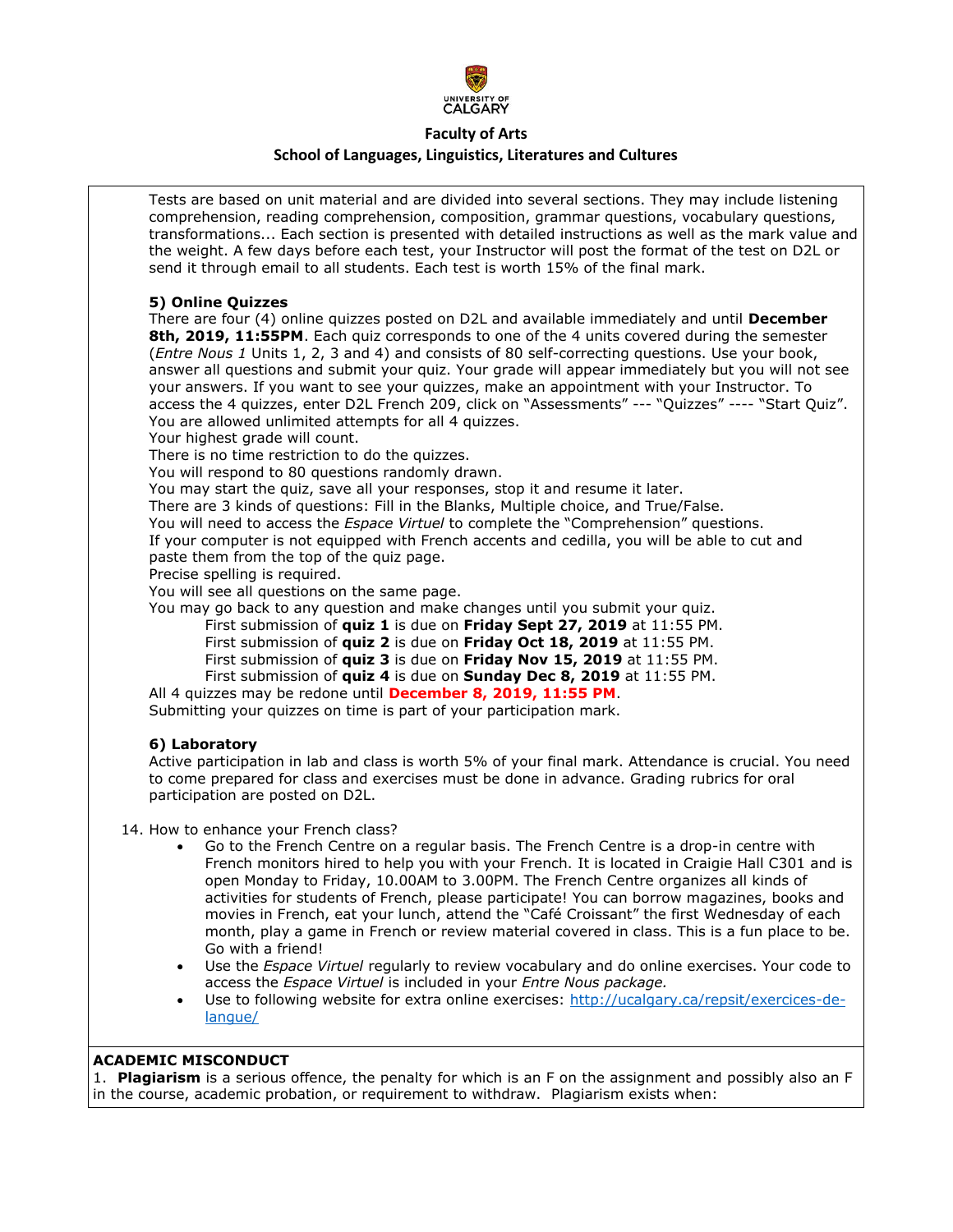

# **Faculty of Arts School of Languages, Linguistics, Literatures and Cultures**

a) the work submitted or presented was done, in whole or in part, by an individual other than the one submitting or presenting the work (this includes having another impersonate the student or otherwise substituting the work of another for one's own in an examination or test);

b) parts of the work are taken from another source without reference to the original author;

c) the whole work (e.g., an essay) is copied from another source, and/or

d) a student submits or presents work in one course which has also been submitted in another course (although it may be completely original with that student) without the knowledge of or prior agreement of the instructor involved.

While it is recognized that scholarly work often involves reference to the ideas, data and conclusions of other scholars, intellectual honesty requires that such references be explicitly and clearly noted."

Plagiarism occurs not only when direct quotations are taken from a source without specific acknowledgement but also when original ideas or data from the source are not acknowledged. A bibliography is insufficient to establish which portions of the student's work are taken from external sources; footnotes or other recognized forms of citation must be used for this purpose.

2. **Cheating** at tests or examinations includes but is not limited to dishonest or attempted dishonest conduct such as speaking to other candidates or communicating with them under any circumstances whatsoever; bringing into the examination room any textbook, notebook, memorandum, other written material or mechanical or electronic device not authorized by the examiner; writing an examination or part of it, or consulting any person or materials outside the confines of the examination room without permission to do so, or leaving answer papers exposed to view, or persistent attempts to read other students' examination papers.

3. **Other academic misconduct** includes, but is not limited to, tampering or attempts to tamper with examination scripts, class work, grades and/or class records; failure to abide by directions by an instructor regarding the individuality of work handed in; the acquisition, attempted acquisition, possession, and/or distribution of examination materials or information not authorized by the instructor; the impersonation of another student in an examination or other class assignment; the falsification or fabrication of clinical or laboratory reports; the non-authorized tape recording of lectures.

4. Any student who voluntarily and consciously aids another student in the commission of one of these offences is also guilty of academic misconduct.

## **COPYRIGHT LEGISLATION**

All students are required to read the University of Calgary policy on Acceptable Use of Material Protected by Copyright [\(https://www.ucalgary.ca/policies/files/policies/acceptable-use-of-material-protected-by](https://www.ucalgary.ca/policies/files/policies/acceptable-use-of-material-protected-by-copyright.pdf)[copyright.pdf\)](https://www.ucalgary.ca/policies/files/policies/acceptable-use-of-material-protected-by-copyright.pdf) and requirements of the copyright act [\(https://laws-lois.justice.gc.ca/eng/acts/C-](https://laws-lois.justice.gc.ca/eng/acts/C-42/index.html)[42/index.html\)](https://laws-lois.justice.gc.ca/eng/acts/C-42/index.html) to ensure they are aware of the consequences of unauthorised sharing of course materials (including instructor notes, electronic versions of textbooks etc.). Students who use material protected by copyright in violation of this policy may be disciplined under the Non-Academic Misconduct Policy.

## **FREEDOM OF INFORMATION AND PRIVACY (FOIP) ACT**

Graded assignments will be retained by the Department for three months and subsequently sent for confidential shredding. Final examinations will be kept for one calendar year and subsequently sent for confidential shredding. Said material is exclusively available to the student and to the department staff requiring to examine it. Please see<https://www.ucalgary.ca/legalservices/foip> for complete information on the disclosure of personal records.

## **ACADEMIC ACCOMMODATIONS**

It is the student's responsibility to request academic accommodations according to the University policies and procedures listed below. The student accommodation policy can be found at: [https://www.ucalgary.ca/access/accommodations/policy.](https://www.ucalgary.ca/access/accommodations/policy)

Students needing an Accommodation because of a Disability or medical condition should communicate this need to Student Accessibility Services in accordance with the Procedure for Accommodations for Students